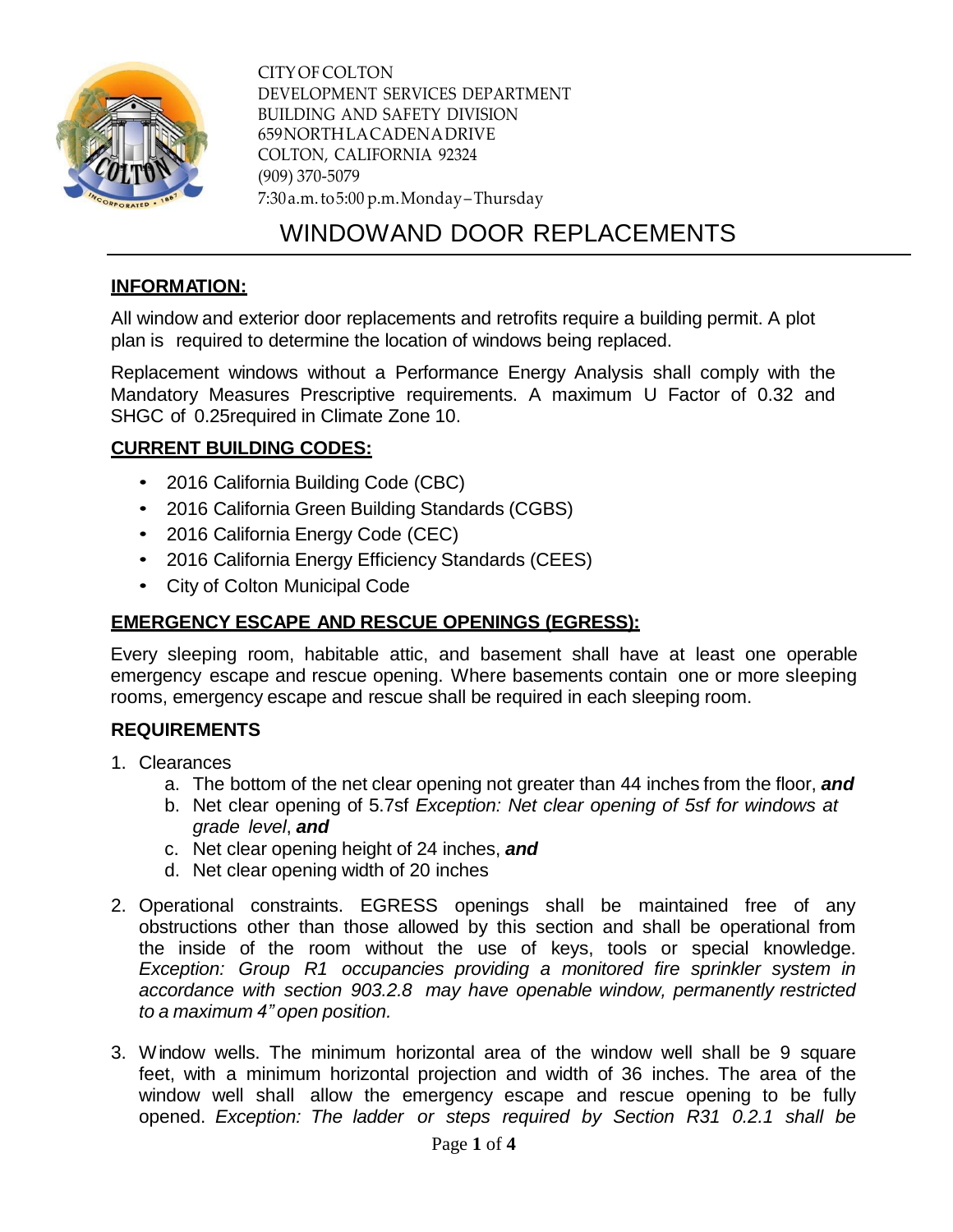*permitted to encroach a maximum of 6 inches into the required dimensions of the window well*

- 4. Ladder and steps. Wwindow wells with a vertical depth greater than 44 inches shall be equipped with a permanently affixed ladder or steps usable with the window in the fully open position. Ladders or steps required by this section shall not be required to comply with Sections R311. 7 and R311.8. Ladders or rungs shall have an inside width of at least 12 inches, shall project at least 3 inches from the wall and shall be spaced not more than 18 inches on center vertically for the full height of the window well.
- 5. Bulkhead enclosures. Bulkhead enclosures shall provide direct access to the basement. The bulkhead enclosure with the door panels in the fully open position shall provide the minimum net clear opening required by Section R310.1.1. Bulkhead enclosures shall also comply with Section R311.7.10.2
- 6. Bars, grilles, covers and screens. Bars, grilles, covers, screens or similar devices are permitted to be placed over emergency escape and rescue openings, bulkhead enclosures, or window wells that serve such openings, provided the minimum net clear opening size complies with Sections R310.1.1 to R310.1.3, and such devices shall be releasable or removable from the inside without the use of a key, tool, special knowledge or force greater than that which is required for normal operation of the escape and rescue opening. The release mechanism shall be maintained operable at all times.
- 7. Window where the opening of the sill portion of the operable window is located more than 72" above the finished grade or surface below, the lowest part of the clear opening of the window shall be a minimum of 24" above the finished floor surface of the room in which the window is located. Glazing between the floor and a height of 24" shall be fixed or have openings such that a 4" diameter sphere may not pass.
- 8. All habitable rooms shall have windows with their total areas equaling at least 8% of the room's floor area and with their total opening area equaling at least 4% of the room's floor area.
- 9. All windows require a California Energy Commission Certification label.
- 10.Maintain or replace weather resistive barriers. Inspection is required to verify compliance.
- 11.Bay windows and similar assemblies require the manufacturer's listed (UL, ICC, or equivalence) installation instructions for permit issuance.
- 12.Glass in doors needs to be tempered glass and glass in windows need to be tempered glass if within 24 inches of a door swing or within 18 inches of the floor.

#### **WINDOW INSTALLATION:**

Approved corrosion-resistive flashings shall be installed shingle fashion in a manor to prevent entry of water into the wall cavity or structural framing components. All flashings shall be installed following the **Window Manufacturer's Instructions** and **ASTM 2112** and **AAMA** installation guidelines.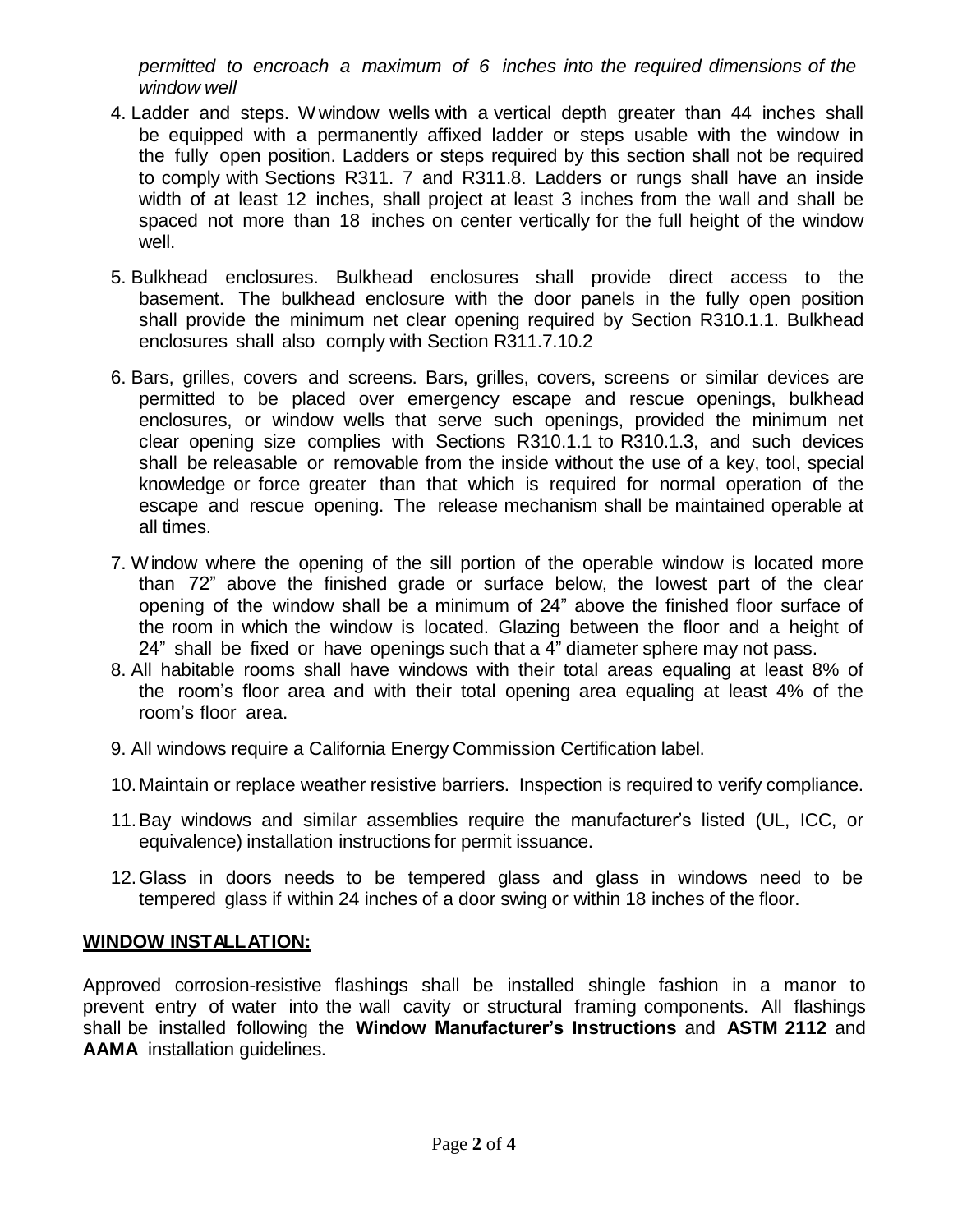# **TYPICAL OPENABLE WINDOW DIAGRAM:**



# **SAMPLE WIDTH / HEIGHT REQUIREMENTS FOR EGRESS**

(Dimensions are inches)

| <b>WIDTH</b>  | 20 | ാറ<br>20.J | n.<br><u>.</u> | ົ<br>∽<br>ن. ا ڪ | $\sim$<br>∠∠    | nn<br>44.U | nn.<br>ںے   | 23.5 | 24   | 24.5<br>$\overline{ }$ | 25                  | 25.5           | 26   | 26.5     | ے    |
|---------------|----|------------|----------------|------------------|-----------------|------------|-------------|------|------|------------------------|---------------------|----------------|------|----------|------|
| <b>HEIGHT</b> | 41 | 40         | 39.7           | 38.2             | $\sim$<br>ن. ان | 36.5       | って<br>JJ. 1 | 34.9 | 34.2 | nn<br>-<br>∽<br>ບບ.ບ   | $\sim$<br>റ<br>32.O | $\sim$<br>32.Z | 31.6 | ົ<br>. ت | 30.4 |

| <b>WIDTH</b>  | ~~<br>ں. اے | 28   | 28.5 | 29   | 29.5                 | 30                            | 30.5 | 21<br>ິບ | 31.5 | つつ<br>ےں | 32.5 | วว<br>ഄഄ | ろろ ピ<br>ບບ.ບ | 34   | 34.5 |
|---------------|-------------|------|------|------|----------------------|-------------------------------|------|----------|------|----------|------|----------|--------------|------|------|
| <b>HEIGHT</b> | 29.8        | 29.3 | 28.8 | 28.3 | $\sim$<br>$\epsilon$ | $\sim$<br>4<br><u>.</u><br>-- | 26.9 | 26.5     | 26.  | 25.7     | 25.3 | 24.9     | 24.5         | 24.7 | 24   |

Note: Using both the minimum sizes for width and height will not obtain the required minimum area (5.7 sq. ft.) The above chart shows the minimum area for a given width or height. This area is larger than the minimum required for ventilation.

# **REPLACING WINDOW WITH SLIDING DOOR REQUIREMENTS:**

- 1. Floors and landings at exterior doors. There shall be a landing or floor on each side of each exterior door. The width of each landing shall not be l e s s than t h e d o o r served. Every landing shall have a minimum dimension of 36 inches measured in the direction of travel.
- 2. Exterior landings shall be permitted to have a slope not to exceed 1/4 unit vertical in 12 units horizontal (2-percent). R311.3
- 3. Floor elevations at the required egress doors. Landings or floors at the required egress door shall not be more than 1  $\frac{1}{2}$  inches lower than the top of the threshold. R311.3.1 *Exception: The exterior landing or floor shall not be more than 7-3/4 inches below the top of the threshold provided the door does not swing over the landing or floor. When exterior landings or* floors serving the required egress door are not at grade, they shall be provided with access to grade by *means of a ramp in accordance withSection R311.8 or a stairway inaccordance with Section R311.7.*